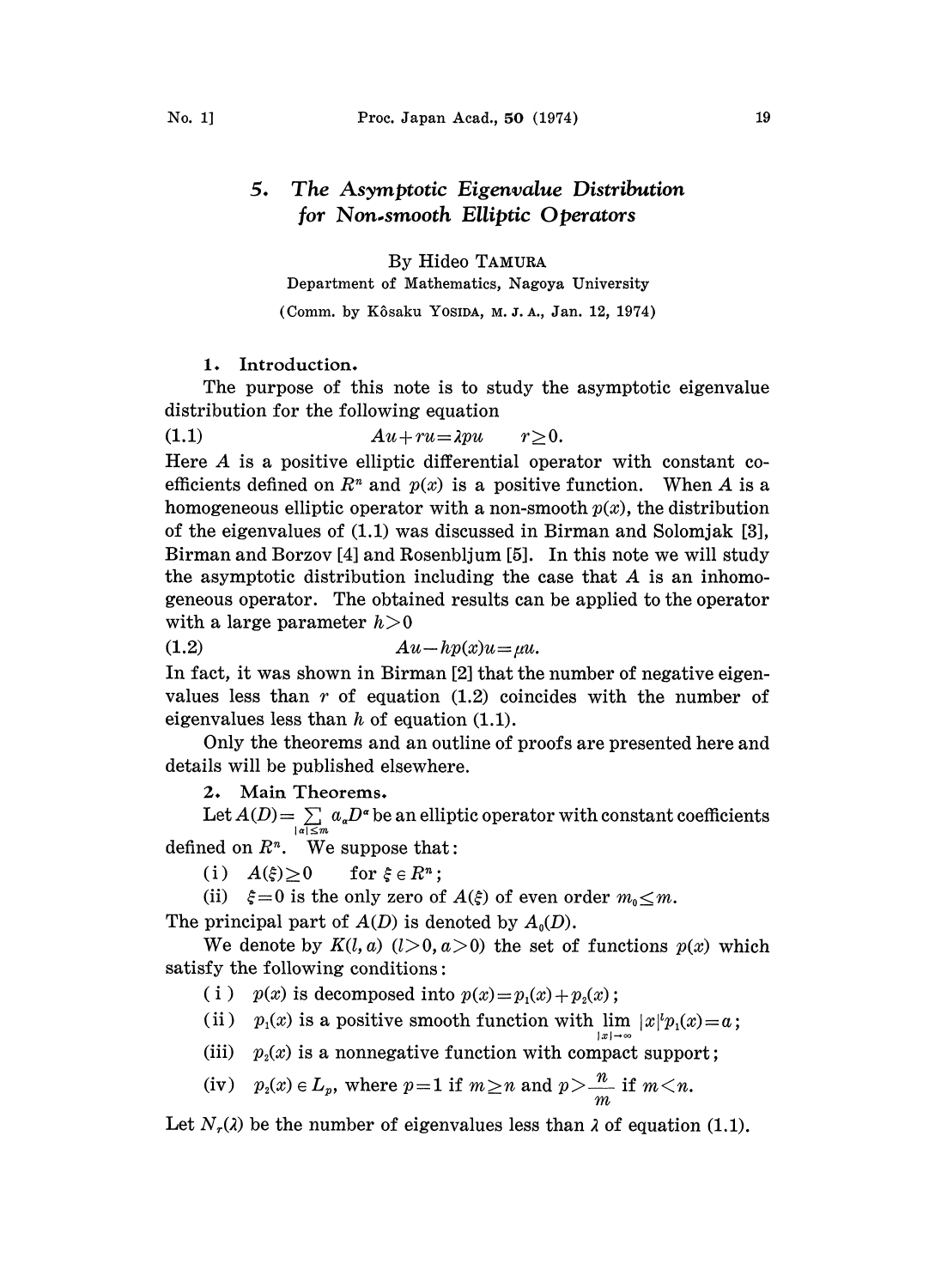# 20 H. TAMURA [Vol. 50,

**Theorem 1.** Let  $A(D)$  be an elliptic operator satisfying the above assumption and suppose that  $r>0$  and that  $p(x)$  belongs to  $K(l, a)$ . Then,

\n- (i) if 
$$
l > m
$$
,
\n- $N_r(\lambda) = (2\pi)^{-n} \omega_0 \int_{R^n} p(x)^{n/m} dx \cdot \lambda^{n/m} + o(\lambda^{n/m}) \qquad \omega_0 = \text{meas} \left[ \xi \mid A_0(\xi) \leq 1 \right]$
\n- (ii) if  $l = m$ ,
\n- $N_r(\lambda) = 2\pi)^{-n} \omega_0 \frac{S}{m} a^{n/m} \lambda^{n/m} \log \lambda + o(\lambda^{n/m} \log \lambda)$
\n

where S is the surface measure of the  $n-1$  dimensional unit sphere if  $n\geq 2$  and  $S=2$  if  $n=1$ .

(iii) if  $l < m$ ,

$$
N_r(\lambda) = (2\pi)^{-n} \frac{S}{n} \int_{R^n} \frac{d\xi}{(A(\xi) + r)^{n/l}} a^{n/l} \lambda^{n/l} + o(\lambda^{n/l}).
$$

**Theorem 2** [homogeneous case]. Let  $A(D)$  be a homogeneous elliptic operator of order m defined on  $\mathbb{R}^n$  and suppose that  $m < n$  and that  $p(x)$  belongs to  $K(l, a)$ . Then, if  $l > m$ ,

$$
N_0(\lambda)=(2\pi)^{-n}\omega_0\int_{R^n}p(x)^{n/m}dx\lambda^{n/m}+o(\lambda^{n/m}).
$$

Remark. Theorem 2 was announced by Rosenbljum [5] without detailed proofs.

Theorem 3 [inhomogeneous case]. Let  $A(D)$  be an inhomogeneous elliptic operator satisfying the above assumption and suppose that  $p(x)$ belongs to  $K(l, a)$ .

(i) The case  $m < n$ : if  $m_{\rm n} < l < m$ ,

$$
N_0(\lambda) = (2\pi)^{-n} \frac{S}{n} \int_{R^n} A(\xi)^{-n/l} d\xi a^{n/l} \lambda^{n/l} + o(\lambda^{n/l}),
$$

if  $l>m$ ,

$$
N_0(\lambda) = (2\pi)^{-n} \omega_0 \int_{R^n} p(x)^{n/m} dx \lambda^{n/m} + o(\lambda^{n/m}).
$$

(ii) The case  $m \geq n$ if  $m_0 < l < n \le m$ ,

$$
N_0(\lambda) = (2\pi)^{-n} \frac{S}{n} \int_{R^n} A(\xi)^{-n/l} d\xi a^{n/l} \lambda^{n/l} + o(\lambda^{n/l}).
$$

Remark. Under proper conditions, Theorems 1, 2 and 3 can be extended to elliptic operators with variable coefficients.

3. Outline of the proofs.

Sketch of the proof of Theorem 1.

Here we consider only the case that  $m > n$  and  $l > n$ . The general case can be reduced to this case. For the sake of simplicity, we assume that  $p(x)$  is a positive smooth function and that  $p(x)$  belongs to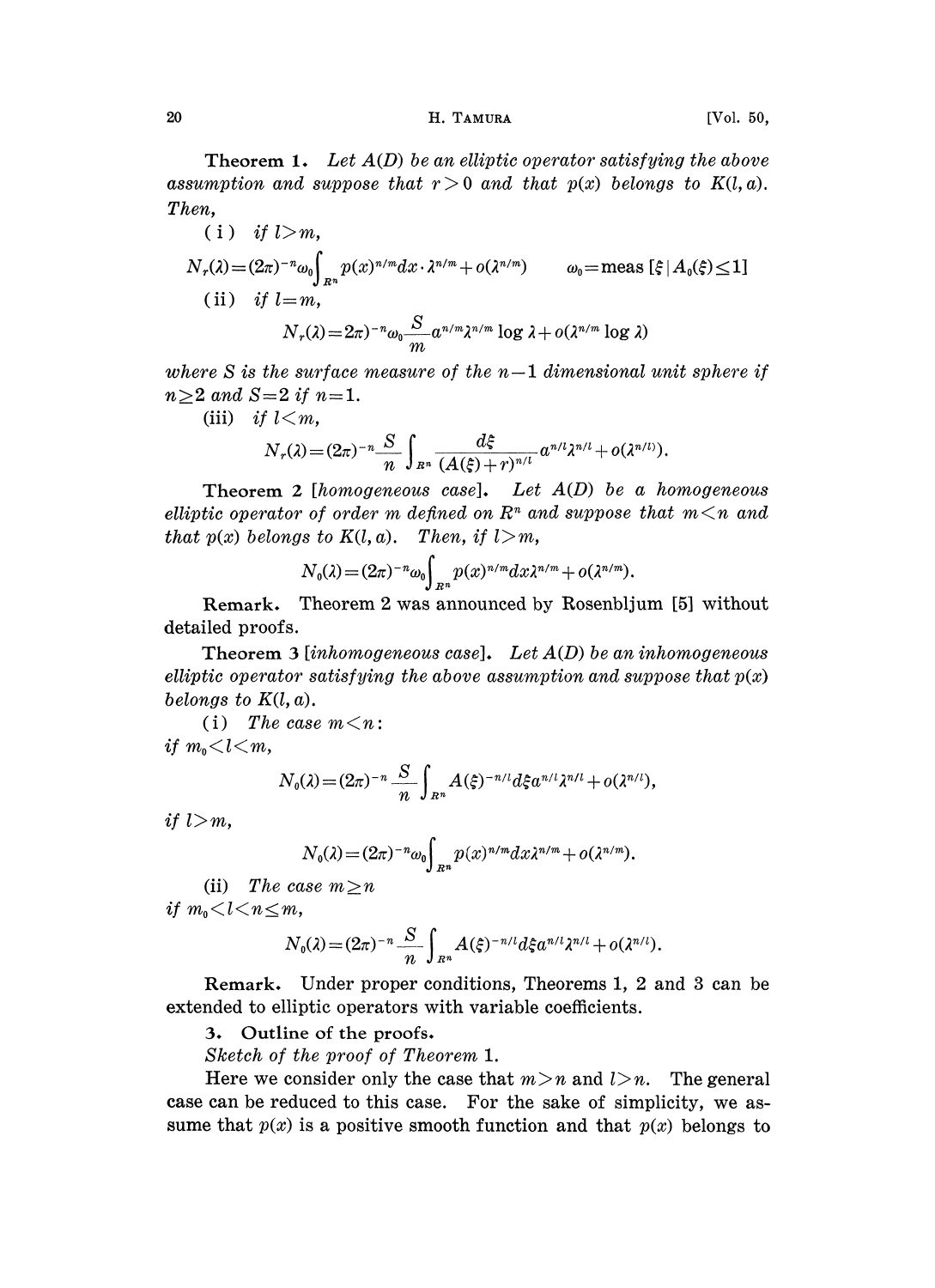$K(l, a)$ . Eigenvalue problem  $(1.1)$  is transformed to the equivalent eigenvalue problem of the following form

(3.1)  $p^{-1/2}(A+r)p^{-1/2}v = \lambda v.$ 

From the assumption that  $m>n$  and  $l>n$ , the operator  $p^{1/2}(A+r)^{-1}p^{1/2}$ is <sup>a</sup> compact operator belonging to trace class. We get the trace formula

(3.2) 
$$
\sum_{j=1}^{\infty} \frac{1}{\mu_j + \lambda} = \int_{R^n} p(x) A_{\lambda}(x, x) dx.
$$

Here  $\{\mu_j > 0\}_{j=1}^{\infty}$  are eigenvalues of equation (3.1) and  $A_i(x, y)$  is an integral kernel of the operator  $(A+r+\lambda p)^{-1}$ . Following the method developed in Agmon [1], we can estimate  $A_i(x, y)$  locally. We get

Lemma 1.

$$
\left|A_{\lambda}(x,x)-(2\pi)^{-n}\int_{R^n}(A(\xi)+r+\lambda p(x))^{-1}d\xi\right|
$$

(3.3)  $\langle \varepsilon \cdot (1 + \lambda p(x))^{(n/m)-1} + C(\varepsilon) p(x)^{1/l} (1 + \lambda p(x))^{((n-1)/m)-1}$ 

where  $\varepsilon$  is any small positive number and  $C(\varepsilon)$  is a constant independent of  $\lambda$  and  $x$ .

Combining the above Lemma and the Tauberian theorem of Hardy and Littlewood, we get Theorem 1.

Sketch of the proof of Theorem 2.

Here we suppose that  $n > m > \frac{n}{2}$ ,  $l > m$  and that  $p(x)$  is a positive smooth function. We begin with the following integral equation (cf. Titchmarsh [6])

$$
\frac{1}{\mu_j + \lambda} \varphi_j(x) = p^{1/2}(x) \int_{R^n} K_\lambda(x, y) p^{1/2}(y) \varphi_j(y) dy
$$
  
+ 
$$
\frac{\lambda}{\mu_j + \lambda} p^{1/2}(x) \int_{R^n} K_\lambda(x, y) (p(x) - p(y)) p^{-1/2}(y) \varphi_j(y) dy
$$
  
\n
$$
\equiv a_j(x) + b_j(x) \qquad (j = 1, 2, \cdots)
$$

where  $\{\varphi_i(x)\}_{j=1}^{\infty}$  are eigenfunctions corresponding to eigenvalues and  $K_{\lambda}(x, y) = (2\pi)^{-n} \int_{R^n} \frac{e^{-\alpha x}}{A(\xi) + r + \lambda p(x)} d\xi$ . Estimating  $\int_{R^n}$  $a_j(x)$ a $x$ and  $\int_{R^n} \sum_j b_j^2(x) dx$ , we get (3.4)  $\sum \frac{1}{(u+1)^2} = C \lambda^{n/m-2} +$  $\sum_{j=1}^{\infty} \frac{1}{(\mu_j + \lambda)^2}$ 

Here the remainder estimate is uniform with respect to  $r$ . Combining (3.4) and Tauberian theorem, we obtain Theorem 2.

A similar argument can be applied to the proof of Theorem 3.